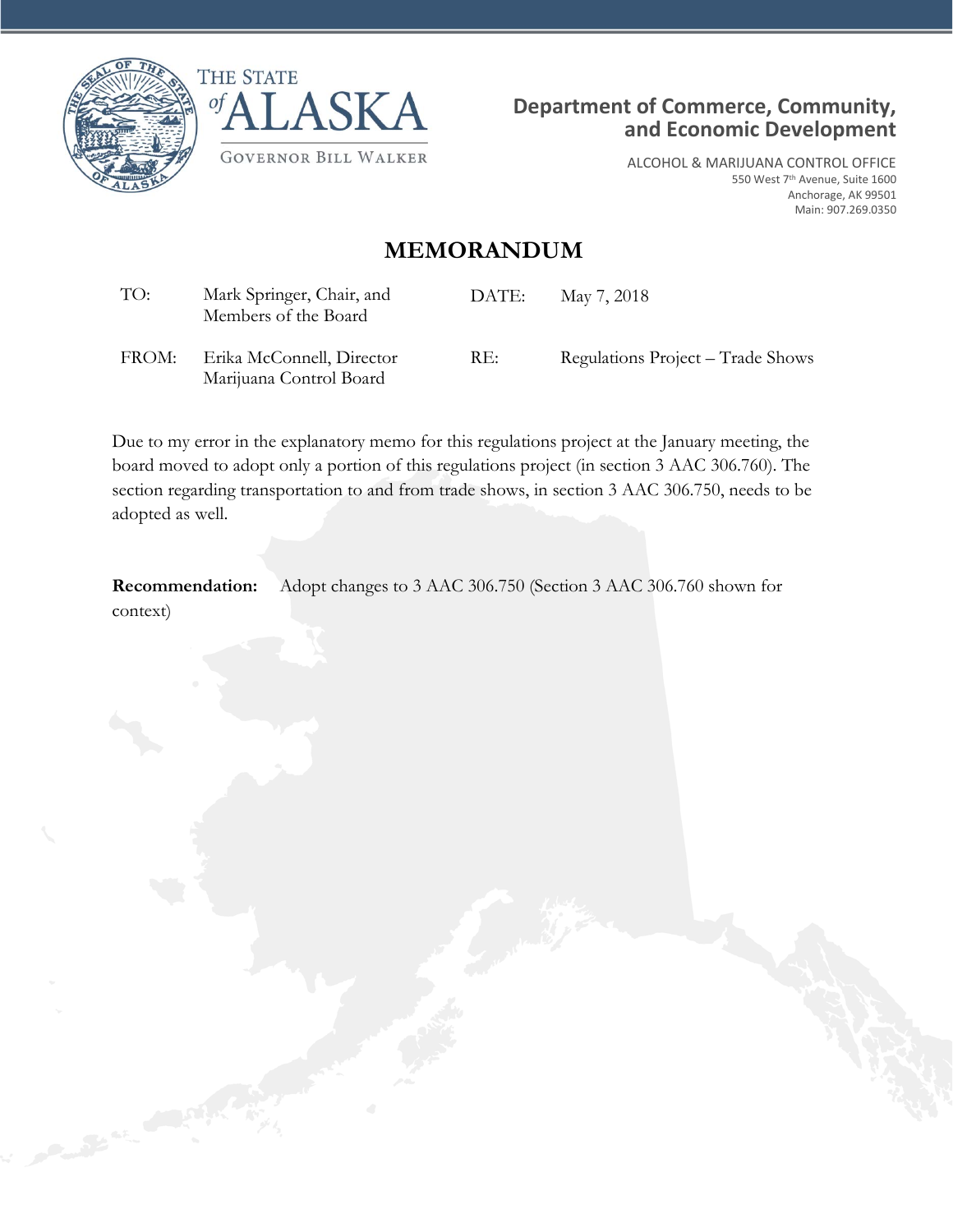3 AAC 306.750 is amended by adding a new subsection to read:

(g) A marijuana establishment may transport marijuana or a marijuana product to and from a trade show or similar industry event in accordance with 3 AAC 306.760 and this section.

| <b>Authority:</b> AS 17.38.010 | AS 17.38.150 | AS 17.38.200 |
|--------------------------------|--------------|--------------|
| AS 17.38.070                   | AS 17.38.190 | AS 17.38.900 |
| AS 17.38.121                   |              |              |

3 AAC 306 is amended by adding a new section to read:

**3 AAC 306.760 Trade Shows.** (a) Licensed marijuana establishments may participate in trade shows and similar industry events in compliance with the following:

(1) Licensed cultivation facilities may bring one plant to the event as a display. The removal and return of the plant from the licensed premises shall be tracked in the inventory tracking system. Any marijuana removed from the plant at the event (for example, in a trimming demonstration) shall be retained by the licensee and returned to the licensed premises.

(2) Licensed cultivation facilities and licensed retail facilities may bring up to one ounce of marijuana to the event as a display. The removal and return of the marijuana from the licensed premises shall be tracked in the marijuana inventory tracking system. The marijuana shall be contained in such a way that the marijuana is not accessible to the public.

(3) Licensed product manufacturing facilities and licensed retail facilities may bring one sample package of each marijuana product made or sold to the event as a display. The removal and return of the marijuana product from the licensed premises shall be tracked in the